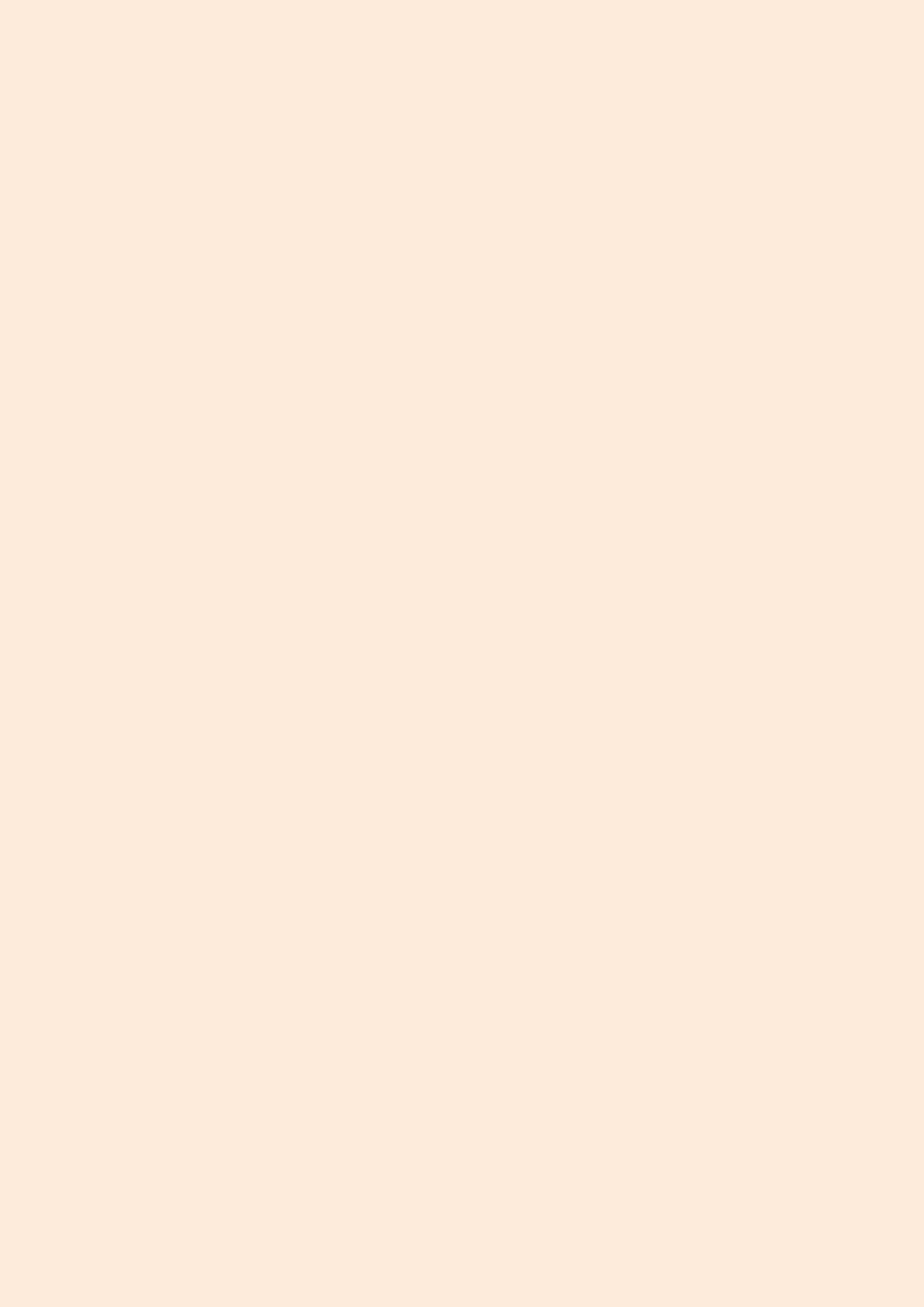# **Overview**

### **Functioning of State Public Sector Undertakings (Power Sector & Non-Power Sector)**

As on 31 March 2018, there were 94 State Public Sector Undertakings (PSUs) in West Bengal, which comprised of 72 working PSUs (including 8 Statutory Corporations) and 22 inactive PSUs (including 1 Statutory Corporation). Of these, eight were power sector PSUs, (working: 7, inactive: 1) while the remaining 86 (working: 65, inactive: 21) were non-power sector PSUs. During 2017-18, the working PSUs registered a total turnover of  $\bar{\tau}$  43,900.15 crore constituting 4.30 *per cent* of Gross State Domestic Product (GSDP).

The investment (equity plus long term loans) in 94 PSUs was  $\bar{\tau}$  39,217.02 crore, which included the investment of  $\bar{\tau}$  29,535.51 crore in the power sector. The investment in the power sector constituted 75.31 *per cent* of the total investment in the PSUs, as on 31 March 2018.

Of the total investment, by way of equity capital and long-term loans, in State PSUs, 96.30 *per cent* was in 72 working PSUs ( $\bar{\xi}$  37,767.90 crore) and the remaining 3.70 *per cent* in 22 inactive PSUs. This comprised 39.78 *per cent* as equity and 60.22 *per cent* as long-term loans. The State PSUs had employed 48,395 employees as of March 2018.

#### **1 Functioning of Power Sector Undertakings**

#### **Set up of the Power Sector**

The Electricity Act 2003 repealed the erstwhile Electricity Act 1910, the Electricity (Supply) Act 1948 and the Electricity Regulatory Commissions Act 1998, with effect from 10 June 2003.

To fulfill the statutory requirements of The Electricity Act 2003, the Government of West Bengal brought out (January 2007) the West Bengal Power Sector Reforms Transfer Scheme 2007 to divide assets and liabilities of the erstwhile West Bengal State Electricity Board (WBSEB). Two companies *viz.* West Bengal State Electricity Transmission Company Limited (WBSETCL) and West Bengal State Electricity Distribution Company Limited (WBSEDCL) were incorporated on 16 February 2007. While the transmission assets/ activities and State Load Despatch Centre (SLDC) were vested in WBSETCL, WBSEDCL took over the distribution assets and consumers from 01 April 2007.

As of March 2018, there were eight power-sector PSUs in West Bengal, including one company inactive since incorporation in March 2011 *i.e*. DPL Coke Oven Limited. The Department of Power & Non-conventional Energy Sources, GoWB decided (December 2017) to restructure The Durgapur Projects Limited (DPL) through transfer of its activities of power generation, distribution and transmission among related PSUs. Moreover, GoWB proposed (February 2017) to merge New Town Electric Supply Company Limited with WBSEDCL. Besides these, there was West Bengal Electricity Regulatory Commission, a regulatory authority.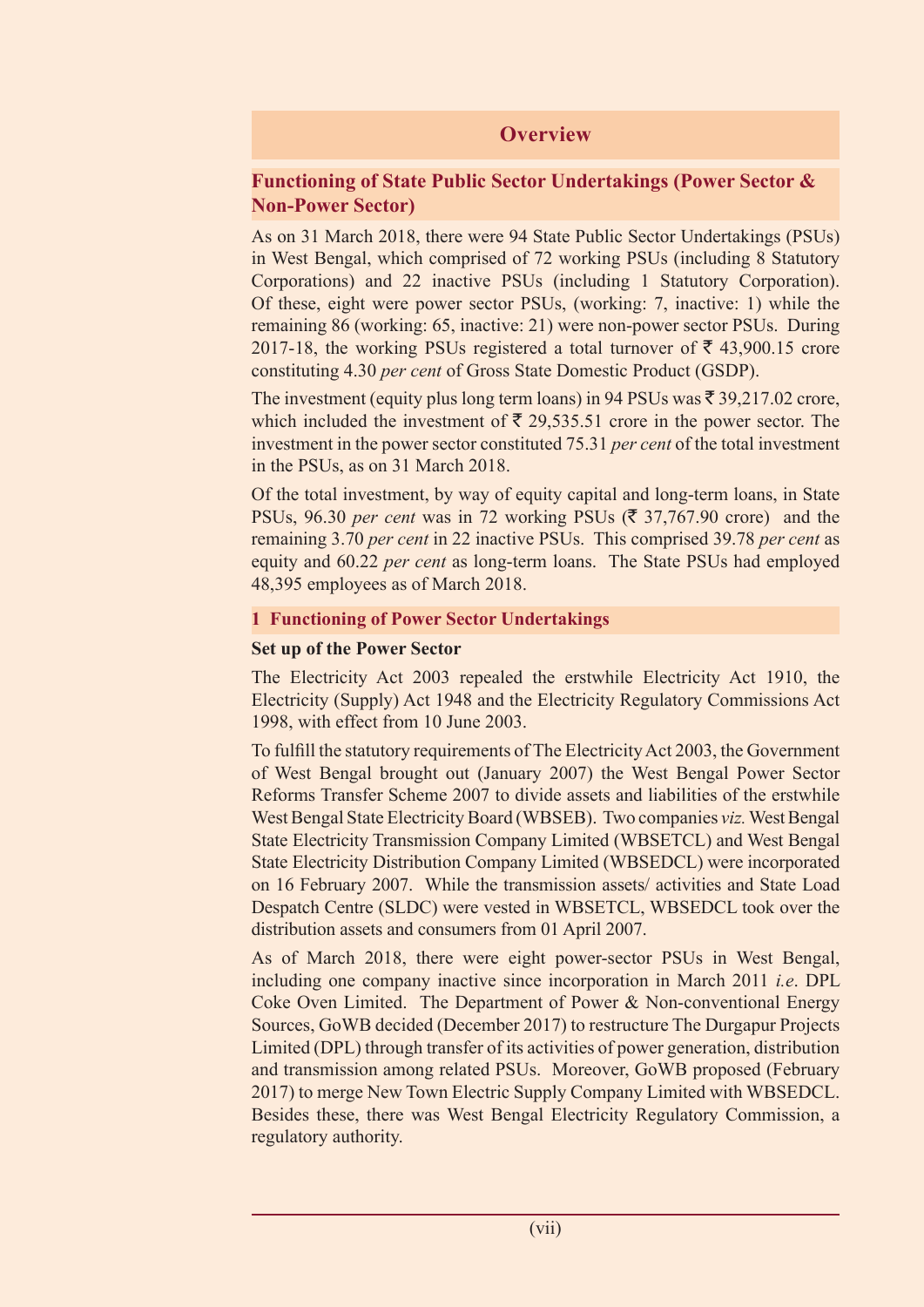#### **Performance of Power Sector Undertakings**

As per their latest finalised accounts (September 2018) the power sector PSUs incurred an overall loss of  $\bar{\tau}$  102.98 crore. Four out of eight Power Sector PSUs earned profits of  $\bar{\tau}$  475.22 crore, while three PSUs incurred loss of  $\bar{\tau}$  578.20 crore and one PSU was inactive since incorporation in March 2011. The top three profit earning companies were West Bengal State Electricity Transmission Company Limited ( $\bar{\tau}$  367.74 crore), West Bengal Power Development Corporation Limited ( $\bar{\tau}$  104.44 crore) and New Town Electric Supply Company Limited ( $\bar{\tau}$  2.91 crore) while Durgapur Project Limited ( $\bar{\tau}$  536.12 crore) and West Bengal State Electricity Distribution Company Limited ( $\bar{\tau}$  40.30 crore) incurred losses during 2017-18.

*(Paragraph 1.10)*

#### **2 Performance Audit**

#### **Material Management of West Bengal State Electricity Distribution Company Limited**

#### **Introduction**

West Bengal State Electricity Distribution Company Limited (WBSEDCL) is the largest state-owned distribution company in West Bengal. Material management is a scientific technique, concerned with planning, organising and controlling the flow of materials, from their initial purchase to consumption. From 2013-14 to 2017-18, WBSEDCL procured materials worth  $\bar{\xi}$  3,380.89 crore for its operations. So, procurement of materials of the requisite quality and quantity, at the precise time and place, at the right cost, their proper storage, transport and utilisation was imperative to control material costs and maintain optimal performance of WBSEDCL. To ensure standardisation of information technology applications, compatibility with other software, better inventory control and procurement decisions, WBSEDCL migrated (April 2015) its entire Procurement & Inventory Management system to SAP (System Application Product) based ERP (Enterprise Resource Planning) system from a legacy system, three years behind schedule.

#### **Procurement Planning**

WBSEDCL had not prepared material management manual and they also do not have any other manuals which guide the process of material management. Further, WBSEDCL had adopted a purchase policy in 2008, revised in 2012, which laid down the process that should guide purchase. WBSEDCL's failure to assess requirement of materials led to excess procurement of  $\bar{\tau}$  30.26 crore.

#### *(Paragraph 2.8.1)*

#### **Deficiencies in procurement**

During 2013-18, out of 196 successful tenders, purchase orders for 111 tenders (57 *per cent*) were issued beyond stipulated time frame with delays ranging between 1 and 281 days. Due to delays in finalisation of tenders and cancellation of tenders, WBSEDCL suffered loss of  $\bar{z}$  6.83 crore.

*(Paragraph 2.8.2)*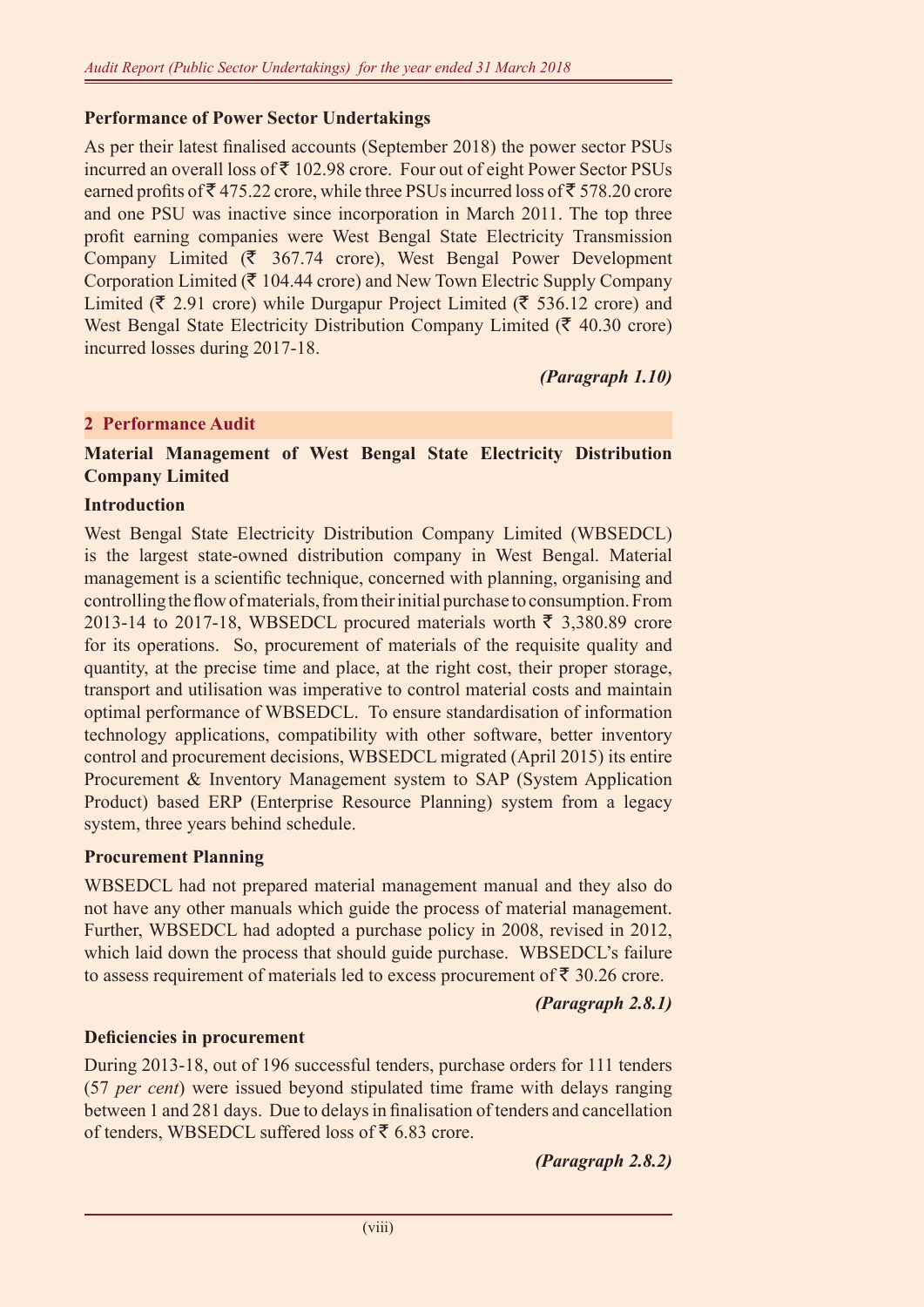## **Post Contract Management**

There were time lags between issue of 4,167 out of 4,974 material arrival notes (MAN) and their corresponding store receipt vouchers (SRV) beyond 15 days. In respect of 663 MANs, the delays exceeded 15 days by one to 1,070 days. Non-replacement/ belated replacement of meters/ distribution transformers resulted in avoidable loss of  $\bar{\tau}$  7.96 crore.

# *(Paragraph 2.8.3)*

## **Inventory Controls**

Improper storage of inventory led to 13 incidents of theft and embezzlement at nine zonal/ divisional stores valued  $\bar{\tau}$  9.24 crore. Surveys for identification of scrap materials were conducted at intervals of 13 to 72 months.

## *(Paragraph 2.8.4)*

Deficiencies in MM module of SAP-ERP resulted in duplicate codification of materials, non-generation of purchase requisitions against purchase orders, wrong logical validation for units of measurement of materials, and over/ under valuation of inventory.

## *(Paragraphs 2.8.1.4, 2.8.2.2 and 2.8.4.1)*

## **3 Functioning of State PSUs (Non-Power Sector)**

As on 31 March 2018, West Bengal had 86 State Public Sector Undertakings (PSUs) in the Non-Power Sector. These State PSUs were incorporated between 1913-14 and 2017-18 and included 77 Government Companies and nine Statutory Corporations which included nine working and five inactive subsidiary companies. In respect of one Statutory Corporation *i.e*., Great Eastern Hotel Authority, C&AG conducts only compliance audit under Section 14 of the CAG's (Duties, Powers and Conditions of Service) Act, 1971.

The working PSUs registered a turnover of  $\bar{\tau}$  12,126.16 crore during 2017-18 as per their latest finalised accounts. The turnover relative to GSDP was 1.19 *per cent*.

As on 31 March 2018, the total investment (equity and long term loans) in these 86 PSUs was  $\bar{\tau}$  9,681.51 crore. The investment consisted of 42 *per cent* equity and 58 *per cent* long-term loans. The long term loans extended by the State Government, Central Government and other financial institutions comprised 80.84 *per cent* ( $\bar{\mathcal{F}}$  4,545.12 crore), 2.27 *per cent* ( $\bar{\mathcal{F}}$  127.60 crore) and 16.89 *per cent* ( $\bar{\mathcal{F}}$  949.36 crore), respectively. The budgetary assistance during the year 2017-18 included  $\bar{\xi}$  439.37 crore equity,  $\bar{\xi}$  1,787.70 crore loans and  $\bar{\xi}$  1,968.89 crore grants/ subsidy.

# *(Paragraphs 3.1, 3.2 and 3.5)*

## **Disinvestment, restructuring and privatisation of State PSUs (Non-Power Sector)**

The Government of West Bengal had decided to restructure state PSUs for improving operational efficiency and optimally utilising their manpower/ assets. In respect of Durgapur Chemicals Limited, the Cabinet decided to sell the entire stake. Sundarban Infrastructure Development Corporation Limited (SIDCL) (under administrative control of Department of Sundarban Affairs) executed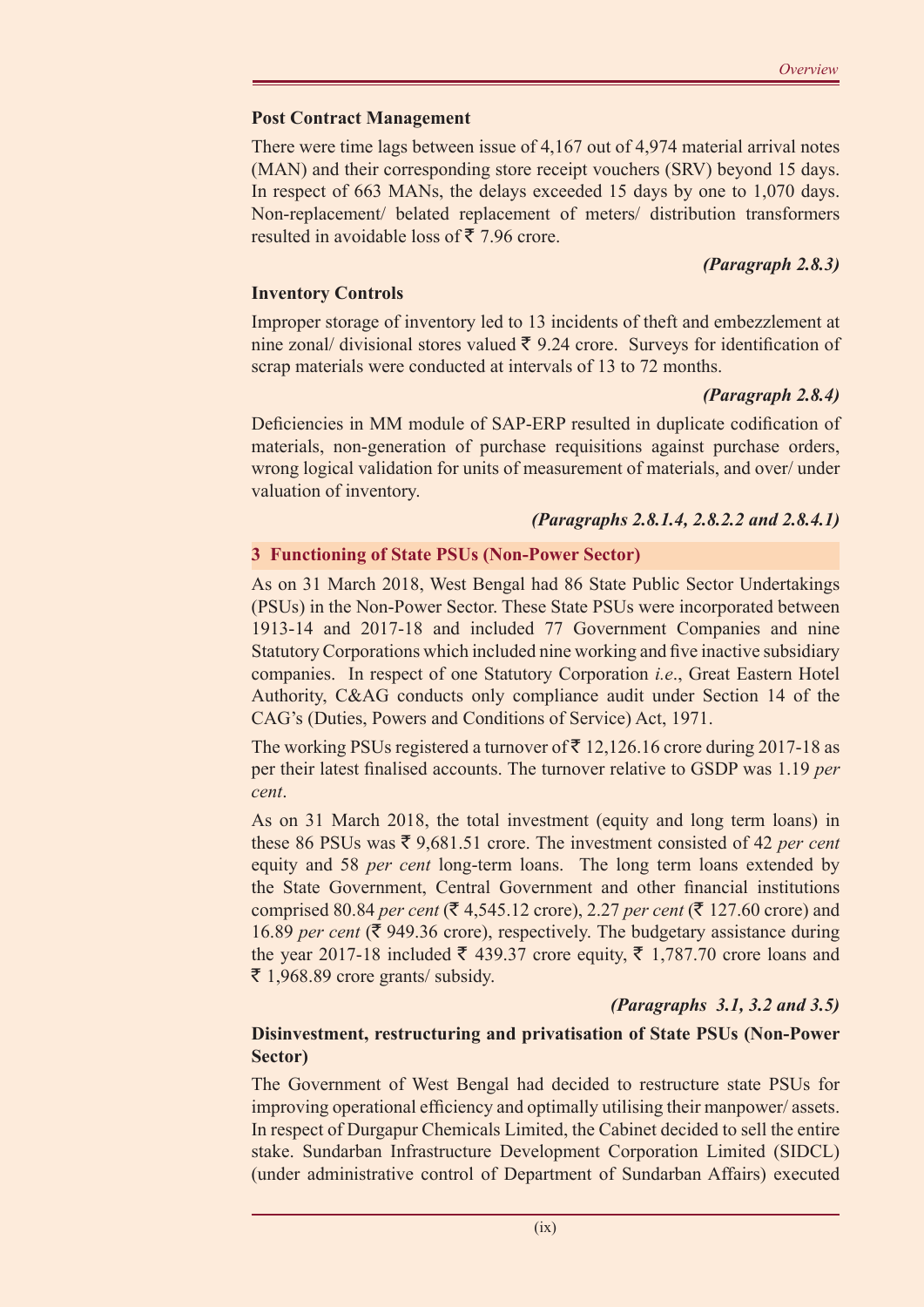(October 2018) its deed of cancellation of agency works with Sundarban Development Board (SDB), under the same Department, to initiate the process of its winding up. The pending deposit works of SIDCL was also handed over to SDB through the deed.

West Bengal Scheduled Castes, Scheduled Tribes and Other Backward Classes Development & Finance Corporation had been constituted (September 2017) by vesting of assets of two existing PSUs. GoWB, however, subsequently, entrusted audit of the new PSU to CAG in December 2018.

#### *(Paragraph 3.3)*

### **Performance of State PSUs (Non-Power Sector)**

The Public Sector Undertakings are expected to yield reasonable return on investment made by Government in the undertakings. The aggregate amount of investment as on 31 March 2018 by GoWB in the State PSUs was  $\bar{\xi}$  8,439.26 crore consisting of  $\bar{\xi}$  3,894.14 crore equity and  $\bar{\xi}$  4,545.12 crore long term loans. The overall loss incurred by the State PSUs was  $\bar{z}$  617.58 crore in 2017-18, 41 State PSUs had, however, earned annual profits as seen from their latest available accounts.

### *(Paragraphs 3.11, 3.12 and 3.13)*

#### **4 Compliance Audit Observations relating to State PSUs (Non Power Sector)**

Compliance Audit observations included in this Report highlights deficiencies in the management of the State PSUs, which had serious financial implications. The irregularities pointed out are broadly of the following nature:

### **West Bengal Forest Development Corporation Limited and West Bengal Wasteland Development Corporation Limited in plantation activity**

In West Bengal, there was short-supply of 20 million cubic metres (mim<sup>3</sup>) of fuel-wood and 0.915 mim<sup>3</sup> of wood other than fuel wood as of September 2011. So, there was requirement for commercial plantation for fuel-wood and other wood. The Forests Department (DoF), Government of West Bengal (GoWB) is responsible for management of forests and wildlife in West Bengal. Two PSUs, *viz.,* West Bengal Forest Development Corporation Limited (WBFDCL) and West Bengal Wasteland Development Corporation Limited (WBWDCL) were set up in 1974 and 1989, respectively and function as agencies of DoF.

Their objectives were to expeditiously develop forest and wasteland by planting, re-planting, afforestation and re-afforestation in forest land, wasteland and other lands. Further, they would undertake schemes or works either solely or jointly with persons, companies or as agents for the furtherance of their objectives.

#### **Planning/ implementation of plantation in non-forest wasteland in South West Bengal**

- WBFDCL had undertaken plantation on 2,115.29 ha (59 *per cent*) against total target of 3,600 ha prior to preparation of DPR.
- It was also observed that a total of 1,003.77 ha (43.06 *per cent*) was planted in 268 patches measuring less than 10 ha each.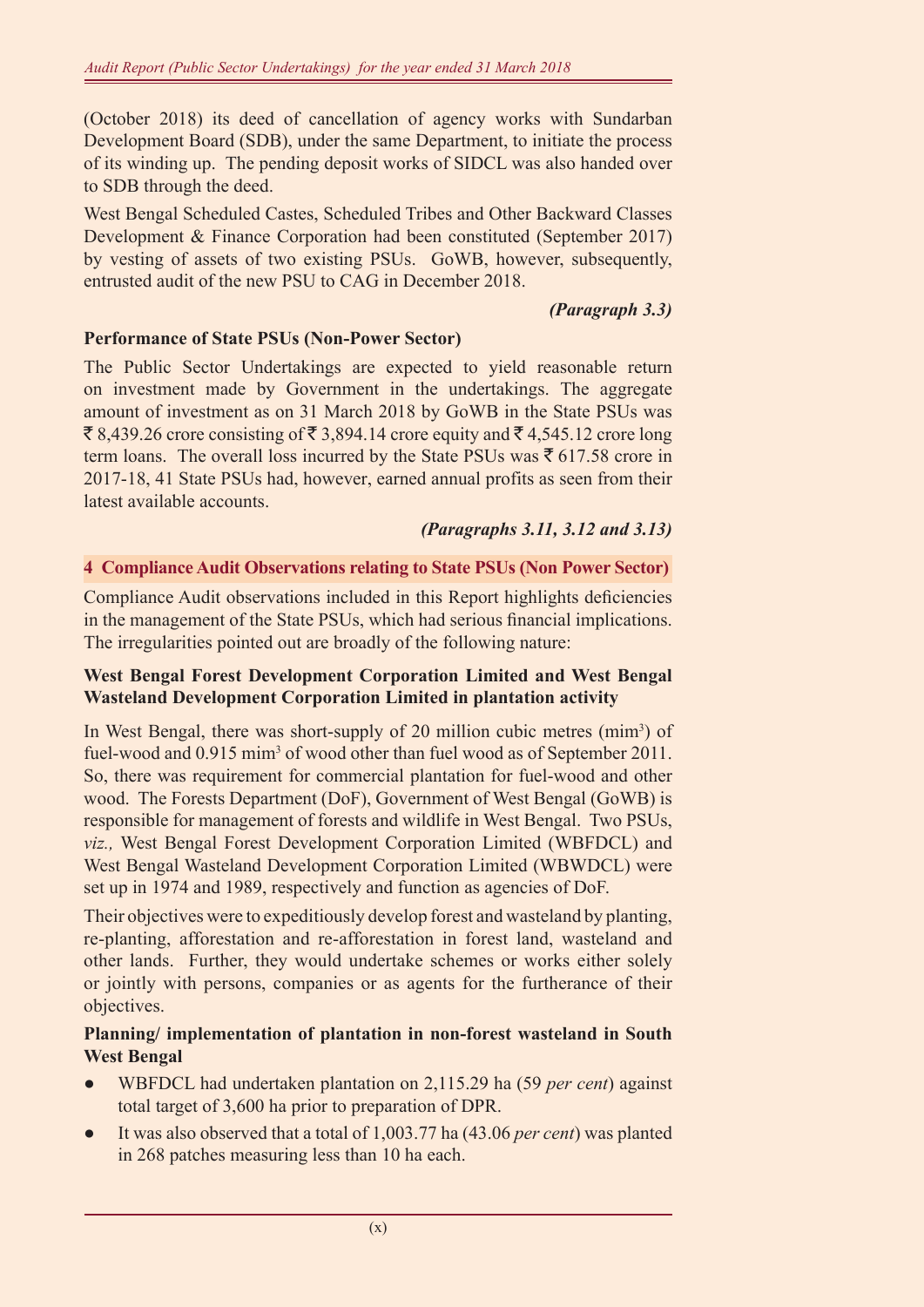Due to poor quality and belated planting of seedlings mortality exceeded the maximum permissible non-survival of 15 *per cent*, after one year of planting.

## *(Paragraph 4.1.3)*

## **Compensatory afforestation (CA)**

- Afforestation was to be completed within a period of one year from the deposit of money in the Compensatory Afforestation (CA) Fund. Audit noted that even after Ministry of Environment, Forests and Climate Change (MoEFCC), Government of India (GoI) approvals of the projects, only 44.74 *per cent* of CA requirement was met. Dates of approval ranged from one year old to fourteen years old. Audit also noted that the areas for raising CA on 24.14 ha of degraded forest land (DFL) was identified (September 2006 to September 2016) but no CA was raised till date (March 2018).
- Out of 183.49 ha of non-forest land (NFL) which was selected for CA, 90.60 ha was unsuitable for raising CA as the land was either rocky, sinking, prone to landslides or *jhora* (mountain stream) area or covered with vegetation.
- The cost of raising CA *per* ha had increased by 74.88 *per cent* to 387.36 *per cent* since receipt of fund for CA from the user agencies. Thus, WBFDCL would require additional fund of  $\bar{\mathfrak{F}}$  1.02 crore to meet the escalation in cost for undertaking CA over 114.74 ha land.

*(Paragraph 4.1.4)*

## **Compulsory plantation (CP) on behalf of National Highways Authority of India (NHAI)**

- WBWDCL received  $\bar{\xi}$  4.17 crore (2012-13 to 2017-18) from National Highways Authority of India (NHAI) for compulsory plantation (CP) on 282 ha including their maintenance for three years. WBWDCL had taken up CP between April 2014 and July 2017 and allotted these amounts to two District Forest Officers (DFOs), *viz,* Durgapur and Raigunj to undertake CP. At Durgapur, no expenditure was incurred on second year maintenance. Despite excluding Eastern Coal Fields (ECL) area for CP, DFO-Durgapur took up CP over 10 ha land belonging to ECL in deviation of WBWDCL's direction.
- Plantation was taken up on 22 ha without agreements with their owners. Further, 65 ha plantation was undertaken at Ash Pond (Piyali to Kalipur) area of The Durgapur Projects Limited (DPL). GPS data showed that the location and dimensions of the ash pond on 14.7 ha kept shifting. Moreover, the joint inspection report of WBFDCL and DPL also stated survival rate of 90 *per cent* but the information on numbers of saplings planted was "*blank*"**.**

DFO, Durgapur received fund for 50 ha plantation but actual plantation was undertaken for 30 ha. Thus, 20 ha of land for which an advance of  $\bar{\tau}$  12 lakh was released was yet to be utilised towards CP. WBWDCL neither requested for the status report on the plantation program for 2017-18 nor the same was submitted by DFO.

*(Paragraph 4.1.5)*